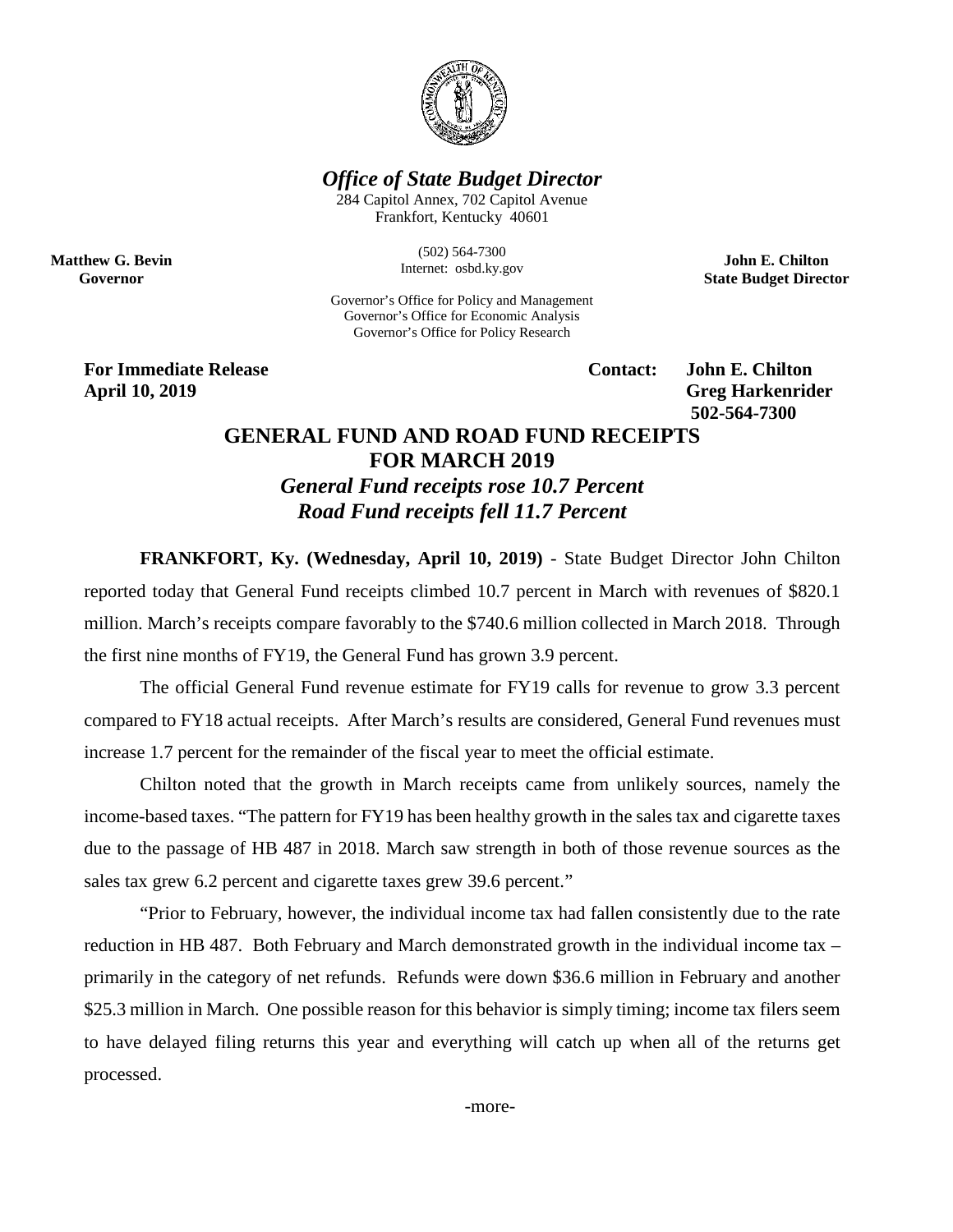Another explanation is that 2018 HB 487 broadened the individual income tax base by removing many deductions that were available on returns filed in last year. The result is lower refunds and more pay returns. While volatility is typical during the refund season, the tax law changes have magnified these differences and led to more uncertainty in collections during this transition year."

Among the major General Fund accounts:

- Individual income taxes grew 12.1 percent in March. Year-to-date collections are down 2.3 percent. In 2018, the top corporate and individual income tax rates were decreased from 6.0 percent to 5.0 percent.
- Corporation income tax receipts and the limited liability entity tax (LLET) grew 37.6 percent but have fallen 2.7 percent thus far in FY19.
- Sales tax revenues grew 6.2 percent in March following a very strong holiday season of growth. Sales tax collections have increased 8.4 percent through the first nine months of FY19, right on par with the official projections. In 2018, the sales tax was expanded to include many services that were not previously subject to tax.
- Cigarette taxes were up 39.6 percent for the month and have grown 67.6 percent for the first nine months of the fiscal year. The revenue increase combines the 83.3 percent increase in the cigarette tax from \$0.60 per pack to \$1.10 per HB 487 with slightly lower consumption.
- Property taxes grew 7.5 percent in March and are up 4.0 percent for the year.
- Coal severance tax receipts grew 48.5 percent in March. Year-to-date collections are down 4.3 percent.
- Lottery revenues exceeded last year's dividend payment by \$1.5 million in March and are up 4.3 percent for the fiscal year.

Road Fund receipts fell 11.7 percent in March with collections of \$120.1 million. Year-todate collections have grown 2.9 percent compared to last year's total. The official Road Fund revenue estimate calls for a 0.3 percent decrease in receipts for the entire FY19. Based on year-to-date collections, revenues can fall 9.0 percent for the remainder of the fiscal year to meet that estimate.

Among the Road Fund accounts:

- Motor fuels receipts plummeted 15.5 percent in March due to an unusually large collections in March 2018. (Last month showed abnormally large growth in motor fuels due to the same base problem with 2018.)
- Motor vehicle usage collections also dropped 8.5 percent for the month due to falling auto sales. Year-to-date collections are still up 3.2 percent.
- License and privilege taxes fell 9.3 percent in March. Year-to-date growth is a healthy 4.3 percent.
- Nontax receipts climbed sharply in March and have grown 35.1 percent for the year.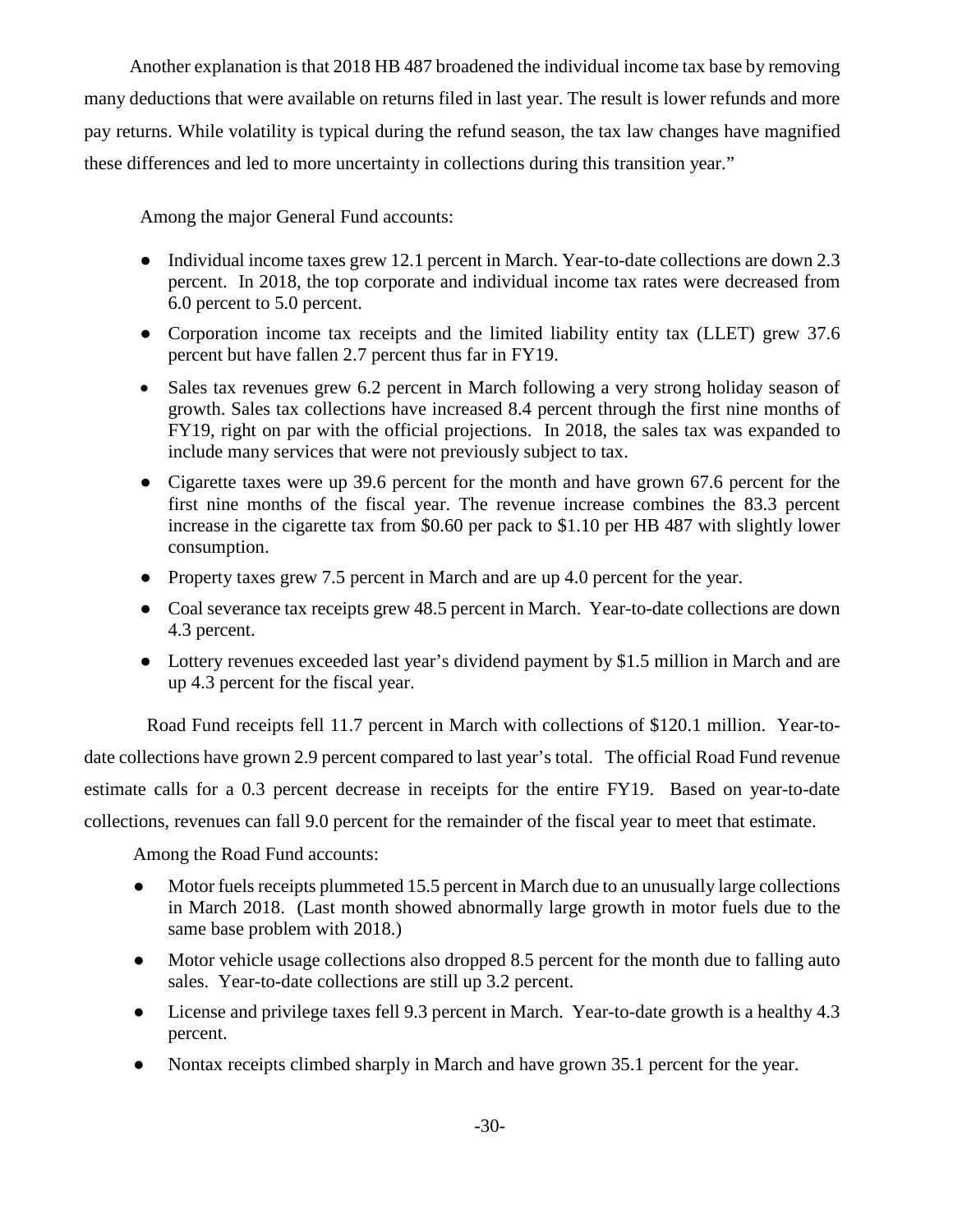## KENTUCKY STATE GOVERNMENT REVENUE 1. GENERAL FUND REVENUE

|                                        | <b>MARCH</b><br><b>MARCH</b> |               |          | <b>JULY THROUGH MARCH</b> |                 |          |
|----------------------------------------|------------------------------|---------------|----------|---------------------------|-----------------|----------|
|                                        | 2019                         | 2018          | % Change | FY 2019                   | FY 2018         | % Change |
| <b>TOTAL GENERAL FUND</b>              | \$820,076,440                | \$740,630,807 | 10.7%    | \$8,201,199,038           | \$7,890,359,031 | 3.9%     |
| <b>Tax Receipts</b>                    | \$794,152,645                | \$719,374,660 | 10.4%    | \$7,929,426,090           | \$7,638,705,700 | 3.8%     |
| Sales and Gross Receipts               | \$358,231,306                | \$336,054,342 | $6.6\%$  | \$3,461,818,897           | \$3,104,826,594 | 11.5%    |
| <b>Beer Consumption</b>                | 436,830                      | 488,203       | $-10.5%$ | 4,372,074                 | 4,510,905       | $-3.1\%$ |
| <b>Beer Wholesale</b>                  | 3,717,617                    | 4,457,713     | $-16.6%$ | 42,376,185                | 43,589,464      | $-2.8%$  |
| Cigarette                              | 26,362,608                   | 18,882,646    | 39.6%    | 260,725,641               | 155,576,176     | 67.6%    |
| <b>Distilled Spirits Case Sales</b>    | 11,094                       | 10,533        | 5.3%     | 120,852                   | 114,796         | 5.3%     |
| <b>Distilled Spirits Consumption</b>   | 1,009,197                    | 962,886       | 4.8%     | 10,929,370                | 10,521,492      | 3.9%     |
| <b>Distilled Spirits Wholesale</b>     | 3,220,740                    | 2,975,221     | 8.3%     | 36,107,867                | 33,383,320      | 8.2%     |
| Insurance Premium                      | 29,829,988                   | 31,219,544    | $-4.5%$  | 110,597,693               | 106,530,607     | 3.8%     |
| Pari-Mutuel                            | 1,629,719                    | 950,663       | 71.4%    | 9,321,728                 | 5,054,805       | 84.4%    |
| Race Track Admission                   | $\mathbf{0}$                 | 0             | $---$    | 153,276                   | 159,457         | $-3.9%$  |
| Sales and Use                          | 284,412,927                  | 267,691,911   | 6.2%     | 2,891,652,946             | 2,667,554,744   | 8.4%     |
| Wine Consumption                       | 234,230                      | 218,063       | 7.4%     | 2,386,194                 | 2,345,972       | 1.7%     |
| Wine Wholesale                         | 1,238,983                    | 1,253,737     | $-1.2%$  | 13,067,179                | 13,010,806      | 0.4%     |
| <b>Telecommunications Tax</b>          | 4,493,986                    | 5,004,070     | $-10.2%$ | 42,162,408                | 46,231,604      | $-8.8%$  |
| <b>Other Tobacco Products</b>          | 1,612,144                    | 1,939,150     | $-16.9%$ | 16,585,706                | 16,243,120      | 2.1%     |
| <b>Floor Stock Tax</b>                 | 21,242                       | 0             | ---      | 21,259,778                | (673)           | ---      |
| License and Privilege                  | \$105,849,205                | \$99,140,852  | 6.8%     | \$118,544,545             | \$115,224,334   | 2.9%     |
| Alc. Bev. License Suspension           | 13,500                       | 52,833        | -74.4%   | 238,757                   | 389,367         | $-38.7%$ |
| <b>Corporation License</b>             | 477                          | (2,650)       | $---$    | 61,256                    | 3,431           | 1685.4%  |
| <b>Corporation Organization</b>        | 204,047                      | 3,576         | 5606.8%  | 311,087                   | 48,121          | 546.5%   |
| Occupational Licenses                  | 17,479                       | 25,456        | $-31.3%$ | 89,701                    | 112,408         | $-20.2%$ |
| Race Track License                     | $\mathbf{0}$                 | 0             | $---$    | 218,375                   | 232,200         | $-6.0%$  |
| <b>Bank Franchise Tax</b>              | 105,558,847                  | 99,006,021    | 6.6%     | 117,116,261               | 113,934,428     | 2.8%     |
| <b>Driver License Fees</b>             | 54,854                       | 55,615        | $-1.4%$  | 509,110                   | 504,380         | 0.9%     |
| Natural Resources                      | \$12,251,970                 | \$8,963,293   | 36.7%    | \$92,516,406              | \$93,351,024    | $-0.9%$  |
| Coal Severance                         | 9,427,169                    | 6,349,213     | 48.5%    | 65,912,996                | 68,896,013      | $-4.3%$  |
| Oil Production                         | 337,020                      | 521,344       | $-35.4%$ | 4,445,442                 | 3,713,846       | 19.7%    |
| <b>Minerals Severance</b>              | 901,150                      | 998,347       | $-9.7%$  | 14,222,319                | 13,860,802      | 2.6%     |
| <b>Natural Gas Severance</b>           | 1,586,631                    | 1,094,389     | 45.0%    | 7,935,649                 | 6,880,364       | 15.3%    |
| Income                                 | \$283,487,040                | \$241,757,207 | 17.3%    | \$3,631,413,323           | \$3,718,049,256 | $-2.3%$  |
| Corporation                            | 37,368,550                   | 34,020,542    | 9.8%     | 308,502,040               | 313,153,477     | $-1.5\%$ |
| Individual                             | 216,558,801                  | 193, 127, 987 | 12.1%    | 3,189,536,080             | 3,263,822,562   | $-2.3%$  |
| <b>Limited Liability Entity</b>        | 29,559,689                   | 14,608,678    | 102.3%   | 133,375,204               | 141,073,217     | $-5.5%$  |
| Property                               | \$28,110,076                 | \$26,143,113  | 7.5%     | \$574,311,891             | \$552,145,104   | 4.0%     |
| <b>Building &amp; Loan Association</b> | 0                            | 0             | $---$    | 256,328                   | 31,401          | 716.3%   |
| General - Real                         | 3,552,158                    | 2,792,787     | 27.2%    | 287,948,315               | 277,940,069     | 3.6%     |
| General - Tangible                     | 19,152,700                   | 16,893,977    | 13.4%    | 204,213,050               | 204,411,457     | $-0.1%$  |
| Omitted & Delinquent                   | 3,756,454                    | 3,040,144     | 23.6%    | 18,006,028                | 14,452,627      | 24.6%    |
| <b>Public Service</b>                  | 1,350,205                    | 3,198,483     | $-57.8%$ | 61,888,579                | 53,548,968      | 15.6%    |
| Other                                  | 298,560                      | 217,722       | 37.1%    | 1,999,590                 | 1,760,581       | 13.6%    |
| Inheritance Tax                        | \$4,165,607                  | \$4,984,822   | $-16.4%$ | \$34,721,117              | \$37,382,548    | $-7.1%$  |
| Miscellaneous                          | \$2,057,441                  | \$2,331,032   | $-11.7%$ | \$16,099,911              | \$17,726,841    | $-9.2%$  |
| Legal Process                          | 1,115,882                    | 1,453,732     | -23.2%   | 9,663,602                 | 9,769,283       | -1.1%    |
| T. V. A. In Lieu Payments              | 941,559                      | 877,300       | 7.3%     | 6,426,574                 | 7,943,710       | $-19.1%$ |
| Other                                  | 0                            | 0             | #DIV/0!  | 9,735                     | 13,848          | $-29.7%$ |
| NONTAX Receipts                        | \$24,389,460                 | \$21,074,101  | 15.7%    | \$262,901,159             | \$247,177,552   | 6.4%     |
| <b>Departmental Fees</b>               | 1,846,167                    | 2,666,402     | $-30.8%$ | 10,254,607                | 14,886,784      | -31.1%   |
| <b>PSC Assessment Fee</b>              | 238                          | 13,672        | $-98.3%$ | 16, 142, 107              | 15,840,021      | 1.9%     |
| Fines & Forfeitures                    | 1,691,762                    | 1,833,085     | $-7.7%$  | 14,845,962                | 13,125,799      | 13.1%    |
| Income on Investments                  | (1,008,670)                  | (1,046,438)   | ---      | (9,230,814)               | (5,448,062)     |          |
| Lottery                                | 21,500,000                   | 20,000,000    | 7.5%     | 183,646,017               | 176,000,000     | 4.3%     |
| Miscellaneous                          | 359,963                      | (2,392,620)   |          | 47,243,281                | 32,773,010      | 44.2%    |
| Redeposit of State Funds               | \$1,534,335                  | \$182,045     | 742.8%   | \$8,871,788               | \$4,475,779     | 98.2%    |